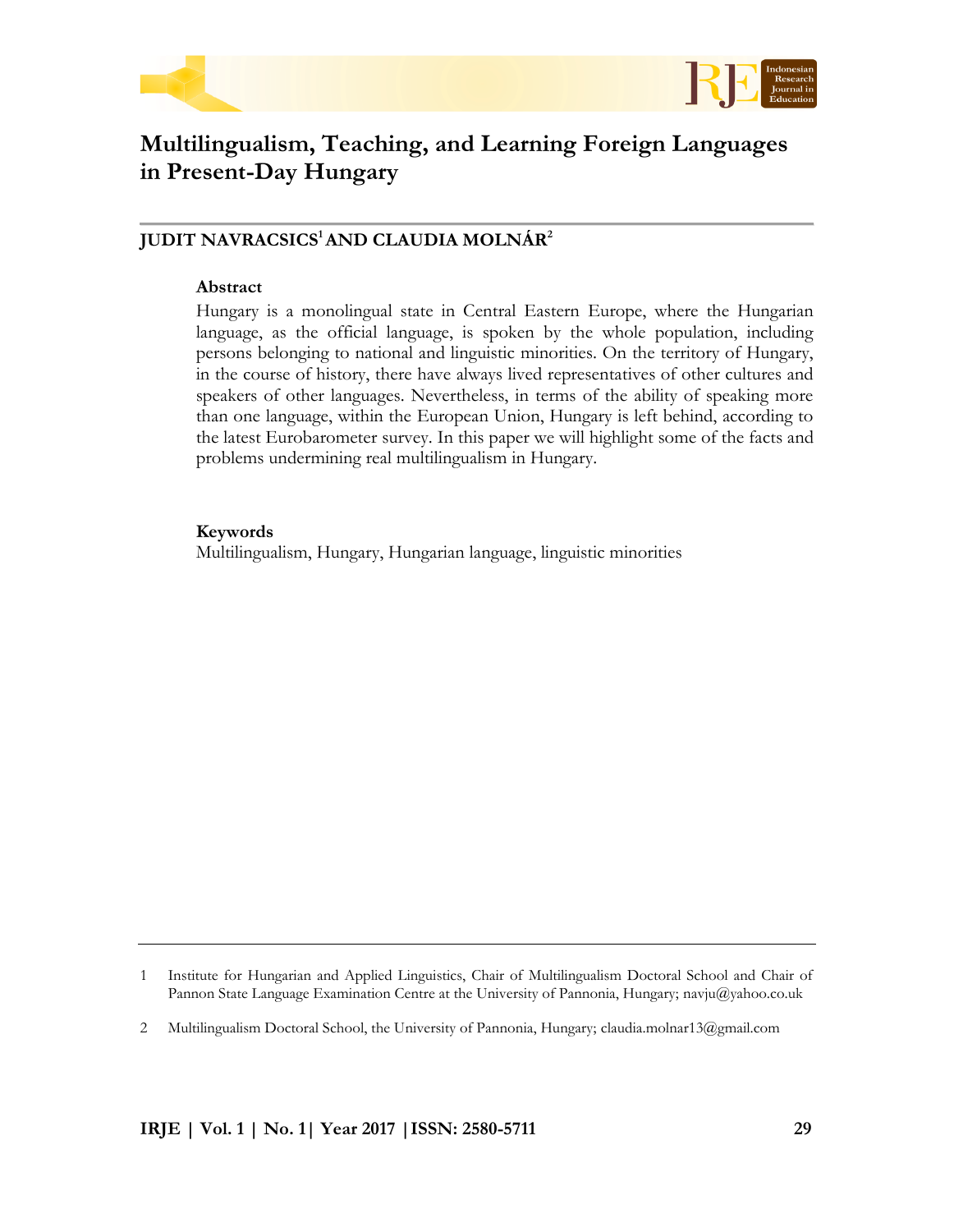



## **Introduction**

The Hungarian language is a language island in the middle of Europe surrounded by Germanic, Neo-Latin and Slavic languages. In spite of its uniqueness, it has survived many centuries and even now the Hungarian language has 15 million speakers worldwide. It may play different roles in its speakers' lives; an L1, a heritage language, a language of the environment and a foreign language. Hungarian is a non- Indo- European language, and like other Finno- Ugric languages is agglutinative, which means word meanings are modified by adding different and multiple endings or suffixes to the words, rather than by using prepositions. It differs greatly from Indo- European languages and thus is considered 'unlearnable' for most speakers of European languages.

The modern Hungarian language is written using an expanded Latin alphabet, and has a phonemic orthography, which means the Hungarian alphabet contains 44 letters, where there is a one- to- one correspondence between phonemes and graphemes. Hungarian has 14 vowel and 25 consonant phonemes. Letters 'w', 'q', 'x' and 'y' that are used in loan words are not considered as parts of the Hungarian phonemic inventory. For the sound [j] Hungarian has two graphemes to represent phoneme  $\langle j \rangle$ : *'j'* and '*ly'*, which only applies to its orthography, not the pronunciation.

In addition to the Latin alphabet, Hungarian uses several modified Latin characters to represent the additional vowel sounds of the language. It has seven pairs of corresponding short and long vowels:  $a - \acute{a}$ ,  $e - \acute{e}$ ,  $\acute{i} - \acute{i}$ ,  $o - \acute{o}$ ,  $\ddot{o} - \acute{o}$ ,  $u - \acute{u}$ ,  $\ddot{u} - \acute{u}$ . Some of these pairs show only quantitative differences in pronunciation varying only in their duration. However, pairs of *a –*  $\acute{a}$  and  $e - \acute{e}$  differ both qualitatively in closeness and quantitatively in length. Their phonetic values do not totally correspond with one other; 'e' represents  $[\epsilon]$  and 'é' represents  $[\epsilon]$ ; likewise, 'a' represents [v] while 'á' represents [a:] (Hegedűs, 2012).

The Hungarian writing system uses 9 diagraphs (consonant pairs read out as a single sound) which are regarded as single graphemes and always have the same corresponding phonemes during reading. Letters  $c, s, z$  are used alone (ts, f, z) or combined in diagraphs  $c,$ *sz, zs* (t͡ʃ, s, ʒ), while *y* is used only in diagraphs *ty, gy, ly, ny* as a palatalization marker. Diagraphs used in Hungarian may contribute to reading problems in some cases. For instance, '*cs'* is pronounced as '*ch'* (as in *much*) and not  $c + s$ . It may seem that the Hungarian orthography is not as simple as it is often described, while once the nearly one-to-one grapheme-phoneme correspondences are learned, even non-word reading becomes easy (Csépe, 2006).

#### **Hungary – a monolingual or multilingual state?**

Although Hungary is officially declared as a monolingual country, it has been a multilingual area ever since Hungarians populated the region. Several national communities have lived in the territory of Hungary since the foundation of the state in 896 AD. Slavic tribes lived in the Carpathian Basin when the Hungarians settled here therefore the Hungarian language has many loanwords of Slavic origin.

After the Ottoman occupation in the  $17<sup>th</sup> - 18<sup>th</sup>$  centuries, the mass spontaneous migration and organized resettlement of people began and as a result of this, there are also many people of German origin. Towards the end of the 19<sup>th</sup> century, non-Hungarian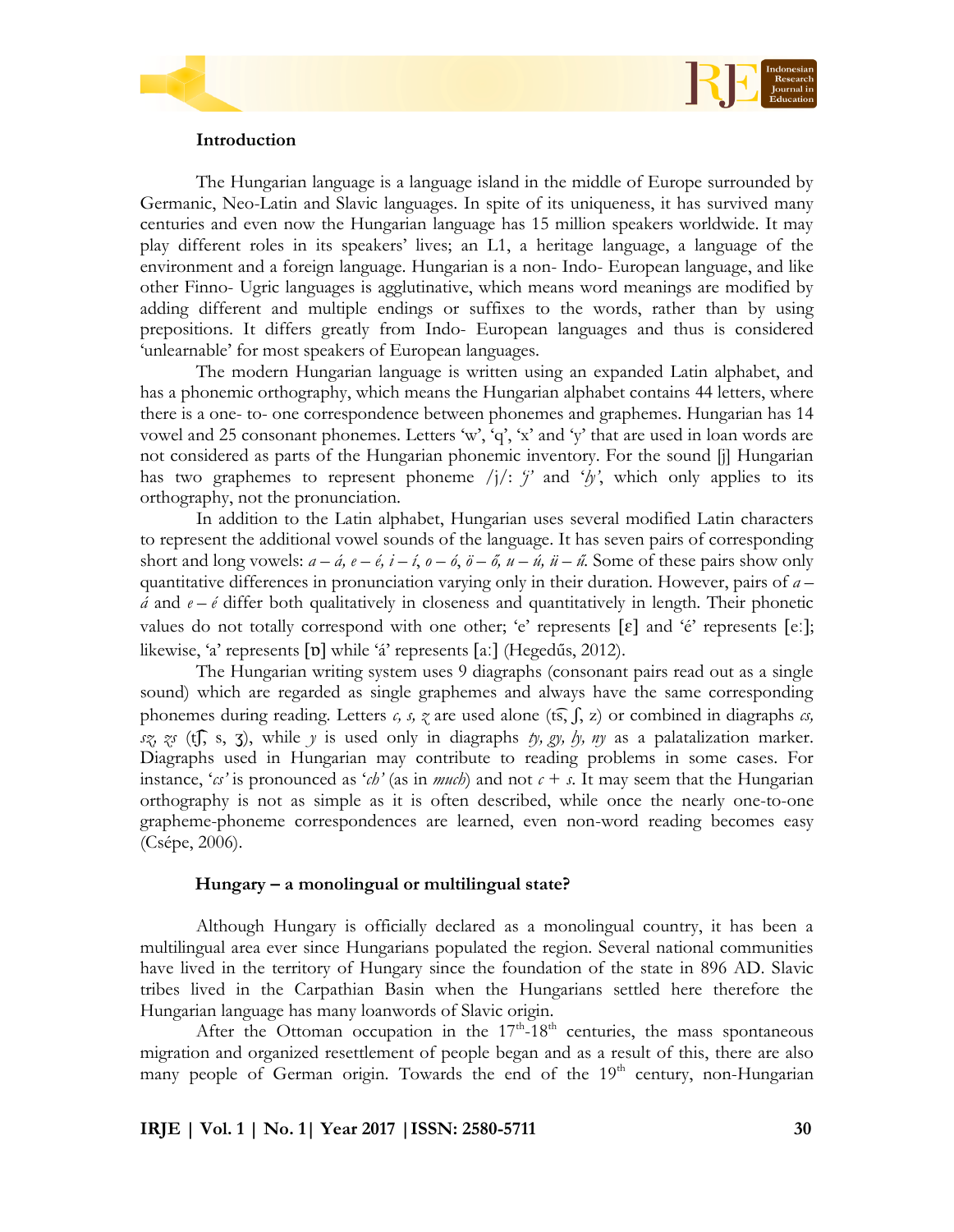



nationalities living within the borders of the country constituted more than 50 per cent of the total population.

**Figure 1.** *Great Hungary (before 1920)*



Following the revision of the borders following World War I, this proportion changed significantly (Fig. 1 and 2). Some 33 percent of Hungarians living in the Carpathian Basin (3.3 million people) found themselves outside the country's borders and the number of minorities living within the borders declined, and today, the minorities make up some 10% of the population.

**Figure 2.** *Present-day Hungary* 

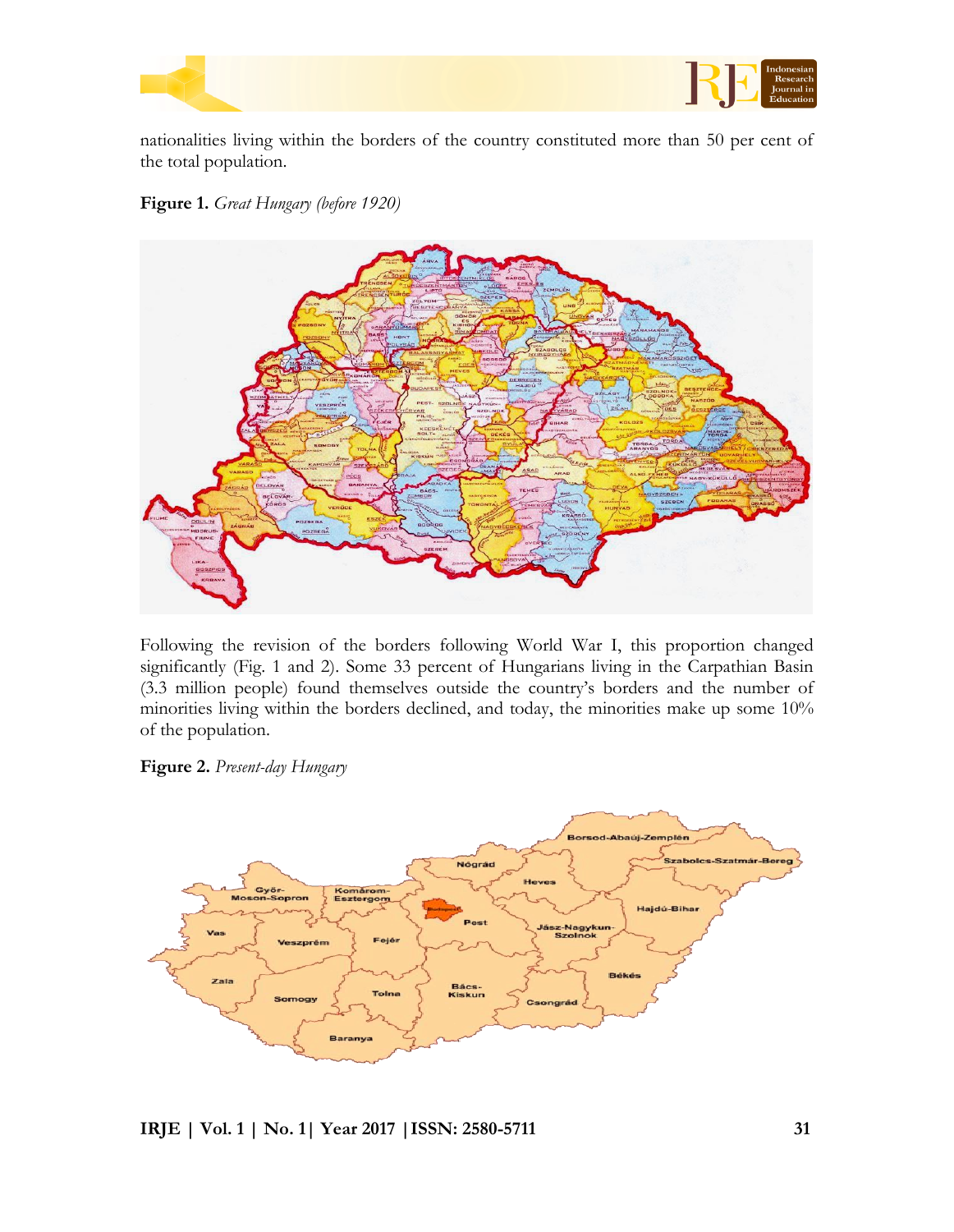



## **National and linguistic minorities in Hungary**

According to Act LXXVII of 1993 of the Rights of National and Ethnic Minorities, Chapter 1, Section 1, Subsection (2), "All groups of people who have lived in the territory of the Republic of Hungary for at least one century, who represent a numerical minority in the country's population, whose members are Hungarian citizens, who are distinguished from the rest of the population by their own languages, cultures, and traditions, who demonstrate a sense of belonging together that is aimed at preserving all of these and at expressing and protecting the interests of their historical communities that are national and ethnic minorities recognized as constituent components of the state".

Altogether there are 13 ethnic and linguistic minorities; Bulgarian, Roma, Greek, Croatian, Polish, German, Armenian, Romanian, Ruthenian, Serb, Slovak, Slovene and Ukrainian ethnic groups, who live geographically scattered throughout the country, in around 1,500 settlements. At a national level, there are institutions that are responsible for the welfare of ethnic and linguistic minorities; Research Institute of Ethnic and National Minorities, Parliamentary Commissioner for National and Ethnic Minority Rights and Minorities' Self-Governments.

The Minority Act of 1993 requires respects for minorities, esteem for moral and historical values, and the consistent representation of the shared vital interests of the minorities. The Hungarian state provides rights to national minorities to use their own mother tongue, to begin education in their own first languages, to run their own cultural institutions, and to keep their traditions, media and representation in the National Assembly.

# **The demographic data of ethnic groups in Hungary**

The 20th century was critical for the linguistic and ethnic minorities living in Hungary. On the one hand, in 1920, following World War I and as a result of the Versailles Treaty, the status quo changed by moving the borders of some countries. Hungary lost two thirds of its territory, and many Hungarians became citizens of a neighbouring country. On the other hand, after World War II, people belonging to the German and Slovak minorities were transported to Germany and Slovakia if they defined themselves as Germans or Slovaks. Under such political circumstances, most people with a minority identity decided to deny their belonging to that national minority group, thus were allowed to stay in Hungary. Therefore the results of the censuses before 1980 were not reliable, hence we cannot present the data from before 1980. The 1980s was the final decade of the socialist era and the change of the regime occurred in 1989. Since 1990, politics has changed tremendously with the apprearance of the multi-party system.

| Nationality | 1980       | 1990       | 2001               | 2011       |
|-------------|------------|------------|--------------------|------------|
| Hungarians  | 10,579,898 | 10,222,529 | 9,416,045          | 8,314,029  |
|             |            |            | $(97.3\%)$         | $(78.2\%)$ |
| Roma        | 6,404      | 142,683    | $190,046(2.0\%)$   | 308,957    |
|             |            |            |                    | $(3.6\%)$  |
| Germans     | 11,310     | 30,824     | $62,233$ $(0.6\%)$ | 131,951    |
|             |            |            |                    | $(1.6\%)$  |

**Table 1.** *Changes in the population size of nationalities between 1980 and 2011*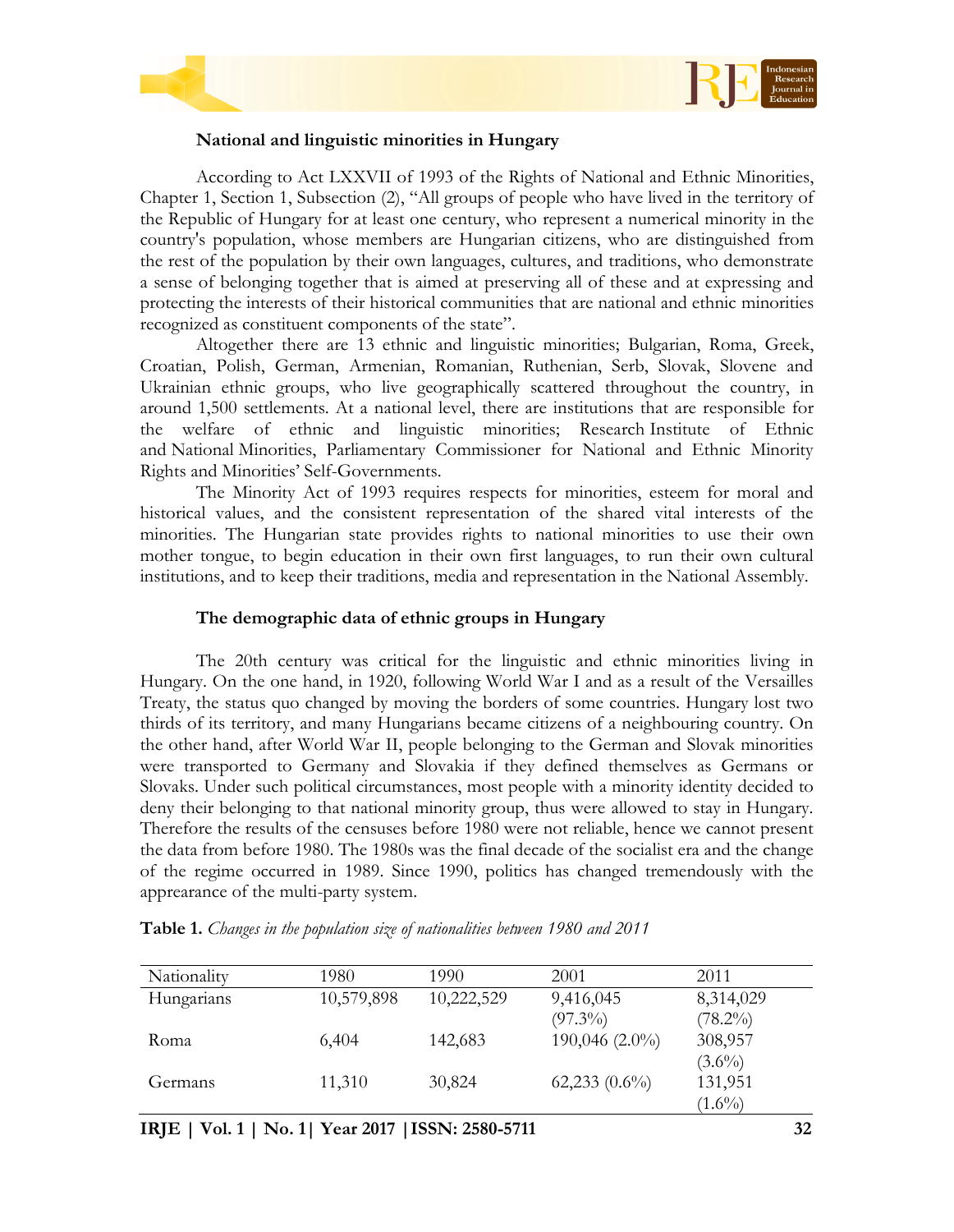|                       |            |            |                    | Indonesian<br>Research<br>Journal in<br>Education |
|-----------------------|------------|------------|--------------------|---------------------------------------------------|
|                       |            |            |                    |                                                   |
| Slovaks               | 9,101      | 10,459     | $17,693(0.2\%)$    | $29,647(0.3\%)$                                   |
| Croats                | 13,895     | 13,570     | 15,620 (0.2%)      | $23,561$ $(0.3\%)$                                |
| Romanians             | 8,874      | 10,740     | 7,995 $(0.1\%)$    | $26,345(0.3\%)$                                   |
| Other nationalities   | 4,536      | 4,835      | $20,473$ $(0.6\%)$ | $31,723$ $(0.3\%)$                                |
| Foreign nationalities | No data    | No data    | $16,081(0.2\%)$    | 47,948 $(0.5\%)$                                  |
| No answer             | No data    | No data    | 570,537            | 1,455,883                                         |
| Total                 | 10,709,463 | 10,374,823 | 10,198,315         | 9,937,628                                         |

The new government started a new, open and accepting policy towards the national minorities living in Hungary. Studying Table 1, it is apparent that the number of members belonging to national minorities, e.g. Roma and Germans, has risen drastically in the past 30 years. Figure 3 shows the proportion of the 13 minorities, who claimed that their L1 is a minority language based on the number of their population in 2011.

**Figure 3.** *L1 speaking minorities in Hungary in 2011*



The proportions are slightly different when they were asked about their national identity. Figure 4 shows that there are more people identifying themselves culturally as members of a national minority than claiming that their L1 is a minority language. It also represents the politics of the  $20<sup>th</sup>$  century when the main idea was to assimilate the minority people into Hungarian existence, both culturally and linguistically. Thus, many people lost their minority L1 languages and became speakers of Hungarian albeit preserving their cultural heritage, customs, and traditions. This led to a mostly monolingual Hungary at the turn of the  $20^{\text{th}}$ -21st centuries.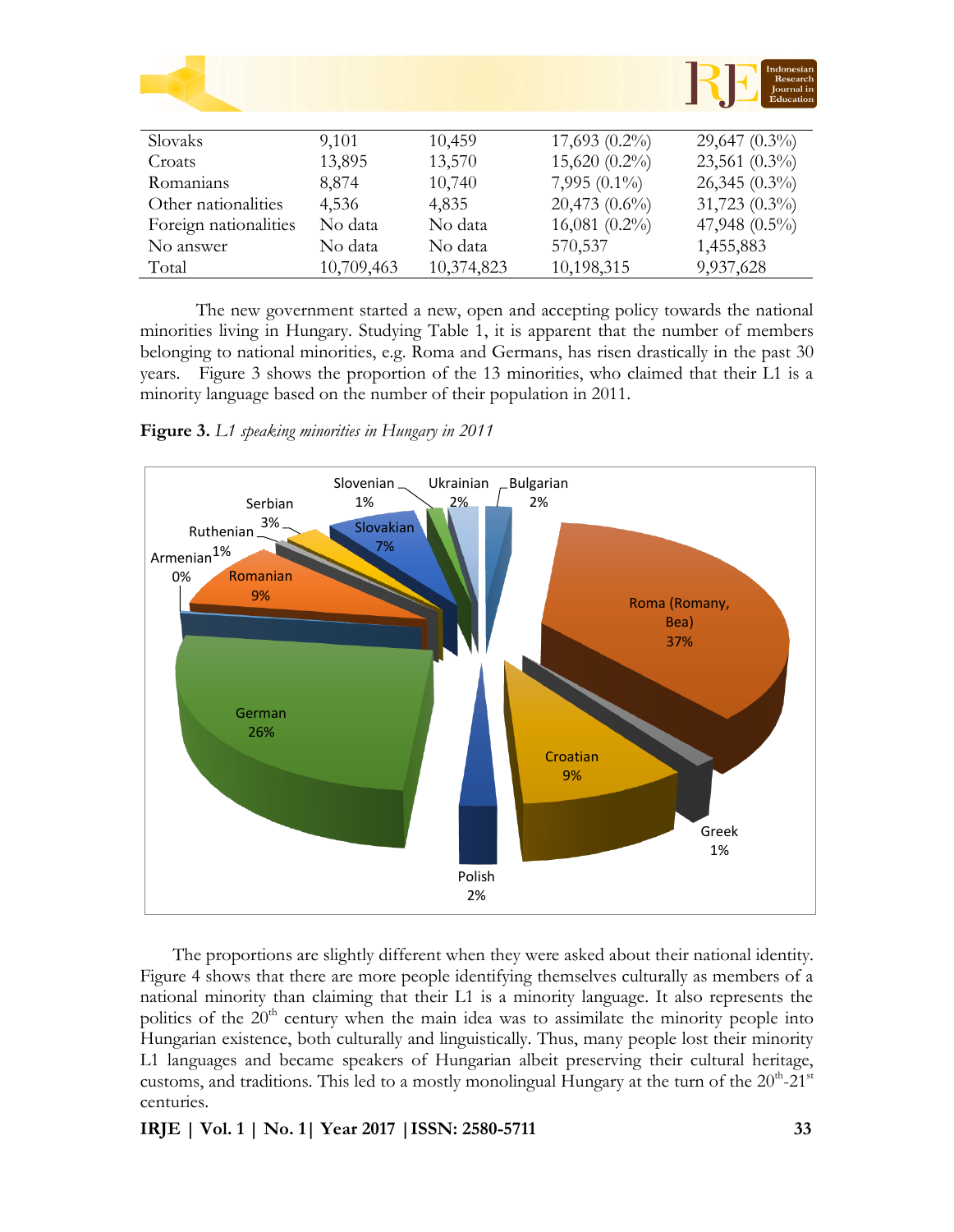

**Figure 4.** *Self-definition of minorities in 2011*



What we can conclude from the previous century's linguistic and cultural changes in Hungary is that national and linguistic minorities have been assimilated to a great extent, though assimilation was peaceful, no force was used (apart from the traumas of the German and Slovak minorities). We can also claim that national identity is influenced by the linguistic and social immediate environment and that language loss is greater than identity loss. Even though minorities can cultivate their own cultures, traditions, and can run their own institutions, Hungary has basically become a monolingual and monocultural country where language education has to be reshaped both for the minority people and for the majority, who need to speak at least two languages besides Hungarian. Minority people are losing their L1s as there is no education in their vernacular varieties; only the standard varieties of the minority languages in present Hungary are available for the minority children at schools in Hungary.

# **Language teaching in Hungary**

Hungarian schools provide foreign language teaching in general from the third grade, with some exceptions, where children can start learning a foreign language from the first grade. There are a number of types of schools which differ in the number of foreign language classes they offer a week, and there are also bilingual schools where subjects are taught in two languages: some in Hungarian, others in the standard variety of the minority language.

**IRJE | Vol. 1 | No. 1| Year 2017 |ISSN: 2580-5711 34** Dual language schools were implemented at the end of the 1980s. They provide education in a high number of hours (usually 20 per week) taught in a world language (e.g. English, German, French, Spanish), These subjects, in addition to the general language, are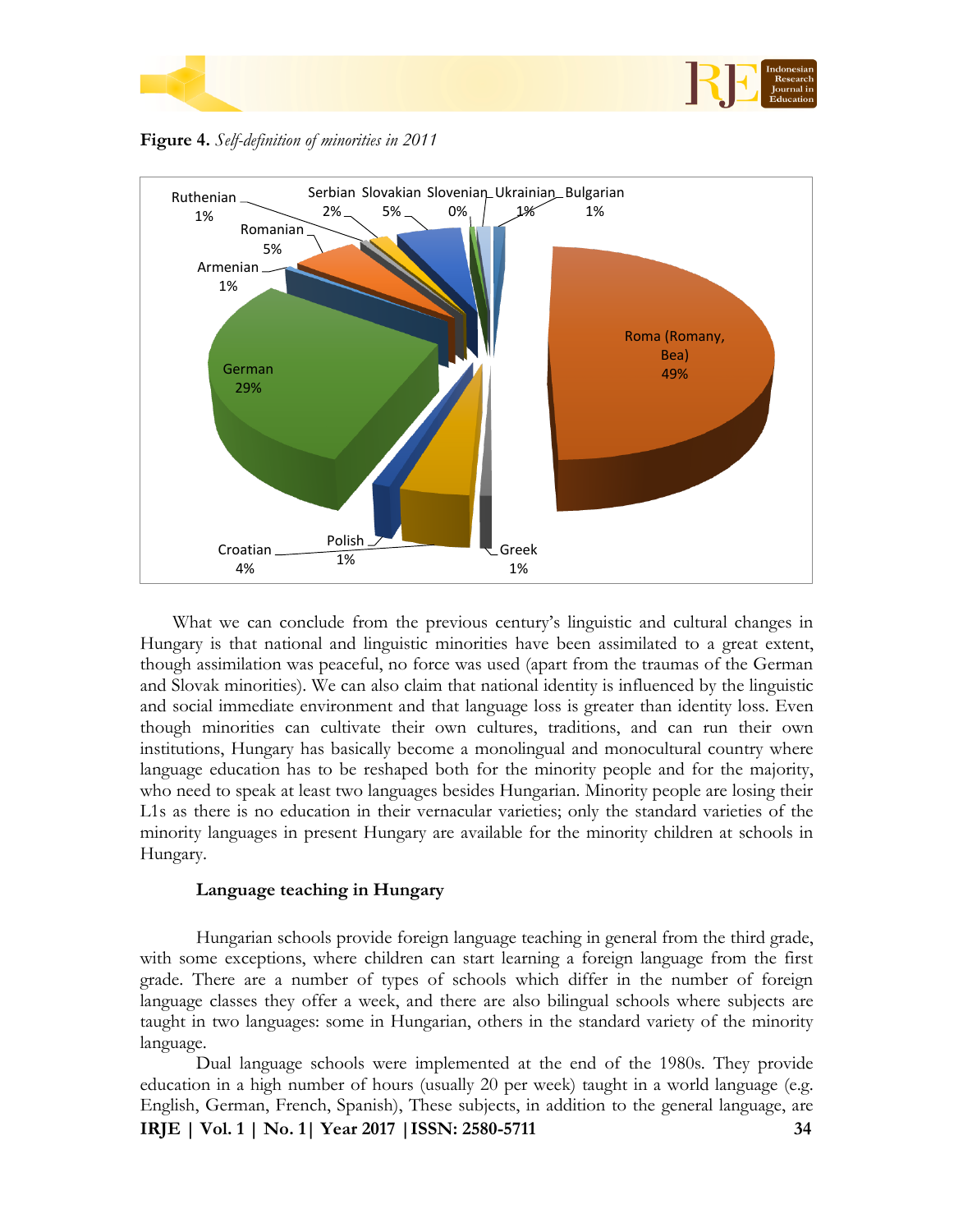



often Civilisation, Biology, Geography and History. However, CLIL (Content Language and Integrated Learning) classes are becoming more and more prominant, especially in the primary sector, with the instruction of Physical Education, Music, Maths and IT also being offered in the foreign language and only the Hungarian Humanic related topics (The history of Hungary, Hungarian Literature and Language) are conducted in the Hungarian language. These are elite schools which recruit students from all over the country and the standards are generally much higher than in standard of comprehensive schools. There have been debates lately about the usefulness of these schools. Some politicians say the cost does not meet the benefit. However, the educational policy, according to which at least one langauge exam is required at university admission from 2016, justifies that both dual language and bilingual schools are required.

Students have the freedom to choose from among four foreign languages (English, German, French, Chinese) according to the National Curriculum of foreign languages. The number of hours spent learning a foreign language is normally three or four hours a week, which is identical to most of the EU countries' practice. In addition, secondary schools can provide a 'zero' year, which is a preparatory year with 20 hours of any given foreign language per week and only a minimal number of hours is devoted to basic mathematics, literature and history. This is a generous gesture from the Ministry of Education in order for the students to be able to fulfil the proficiency requirements, which is  $A2 - B1$  level at the end of primary school and B2 at the end of secondary school, with the exception of dual language courses where the expectation can be as high as C1 level.

In spite of all these steps and measurements, according to Eurobarometer 2012 (Special Eurobarometer 386/ Wave EB77.1 Special Eurobarometer), countries where respondents are least likely to be able to speak at least two foreign languages are Portugal and Hungary (13% in each), the UK (14%) and Greece (15%). What is more, the proportion of respondents able to speak at least one foreign language has decreased in Hungary (-7 points to 35%). The proportion of German speakers has dropped to 18%. At the same time, the proportion of respondents rating their skills level in English as 'very good' has increased to 21%. Barriers to learning foreign languages were claimed to be the costs, although 87% of the respondents underlined that improving language skills should be a policy priority for the EU.

The number of language exams in each language, especially in English, increased between 2003 and 2009 (Table 2), at the same time, there is some decrease in each language, while Spanish was increasing until 2011. This trend may continue as this year the government has implemented a policy offering one free language exam per person if someone successfully passes their language exam, she or he can claim back the exam fees from the state. This is another attemp to increase the number of foriegn language speakers in Hungary and to improve the levels to which they speak the languages.

| Number of language exams, 2003–2012 |        |         |         |         |  |
|-------------------------------------|--------|---------|---------|---------|--|
|                                     | 2003   | 2006    | 2009    | 2011    |  |
| English                             | 88 062 | 111 240 | 114 739 | 111 768 |  |

**Table 2.** *Number of language exams between 2003 and 2011*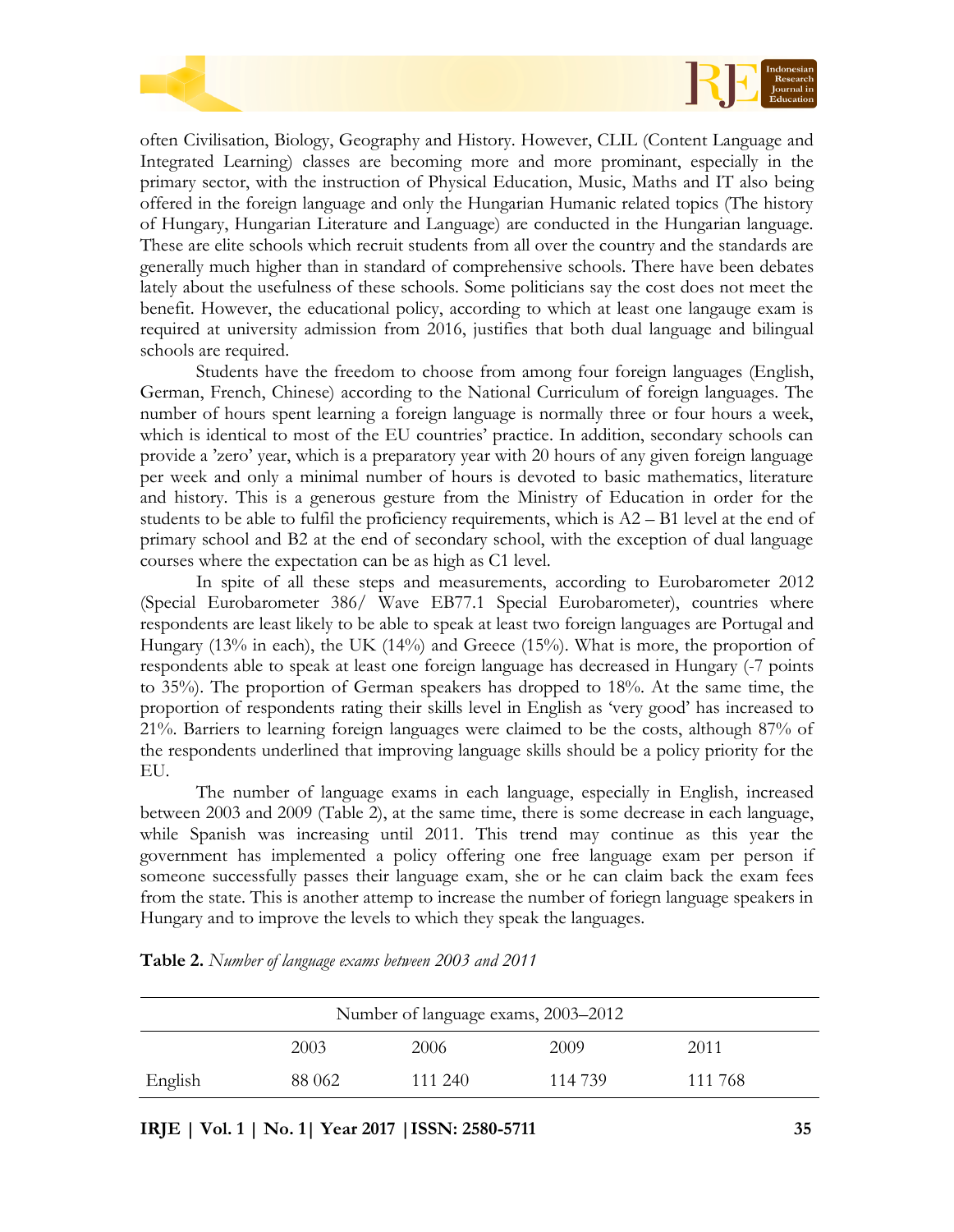|         |         |         |          | Indonesian<br>Research<br>Journal in<br>Education |
|---------|---------|---------|----------|---------------------------------------------------|
| French  | 2 7 7 8 | 3 4 9 9 | 3 9 1 7  | 3 4 3 8                                           |
| German  | 40 986  | 53 994  | 42 3 5 5 | 38 104                                            |
| Italian | 1937    | 2 1 7 0 | 2 1 3 6  | 1877                                              |
| Russian | 1 0 9 4 | 805     | 740      | 619                                               |
| Spanish | 1 2 2 0 | 1 5 3 7 | 1 5 1 8  | 1 5 8 3                                           |

Additionally, a positive change is that the proportion of people claiming that they do not speak foreign languages at all has dropped from 74% to 63% within four years (Table 3), and at the same time, the number of those who speak one or two languages has increased. These changes will increase as multilingualism spreads throughout the world, and here in Hungary. Access to and the use of multimedia and language education policy means that the increasing numbers of children are exposed to many languages from an early age. In addition to the internet, Hungarian television companies have bought a wide range of foreign channels and have allocated a number of Hungarian television channels to now show films in the original language. This will, in time, give rise to qualitative distinctions of multilinguals in Hungary and around the globe, as Cenoz (2003) posits that bilinguals and multilinguals differ as to the nature of their experience in learning languages

|                            | 2007  | 2011  |
|----------------------------|-------|-------|
| Do not speak any languages | 74%   | 63%   |
| 1 language                 | 18%   | 26%   |
| 2 languages                | $6\%$ | $9\%$ |
| 3 languages                | 1,3%  | 1,7%  |

**Table 3.** *The proportion of people speaking (or not speaking) foreign languages in Hungary in 2007 and 2011, according to Eurobarometer*

While the language command of Hungarians keeps increasing, their self-esteem is staying unchanged as can be seen in Table 4.

**Table 4.** *Self-evaluation of level of foreign language proficiency of Hungarians.*

|           | 2007 | 2011 |  |
|-----------|------|------|--|
| Excellent | 23%  | 23%  |  |
| Good      | 28%  | 30%  |  |
| Fair      | 48%  | 47%  |  |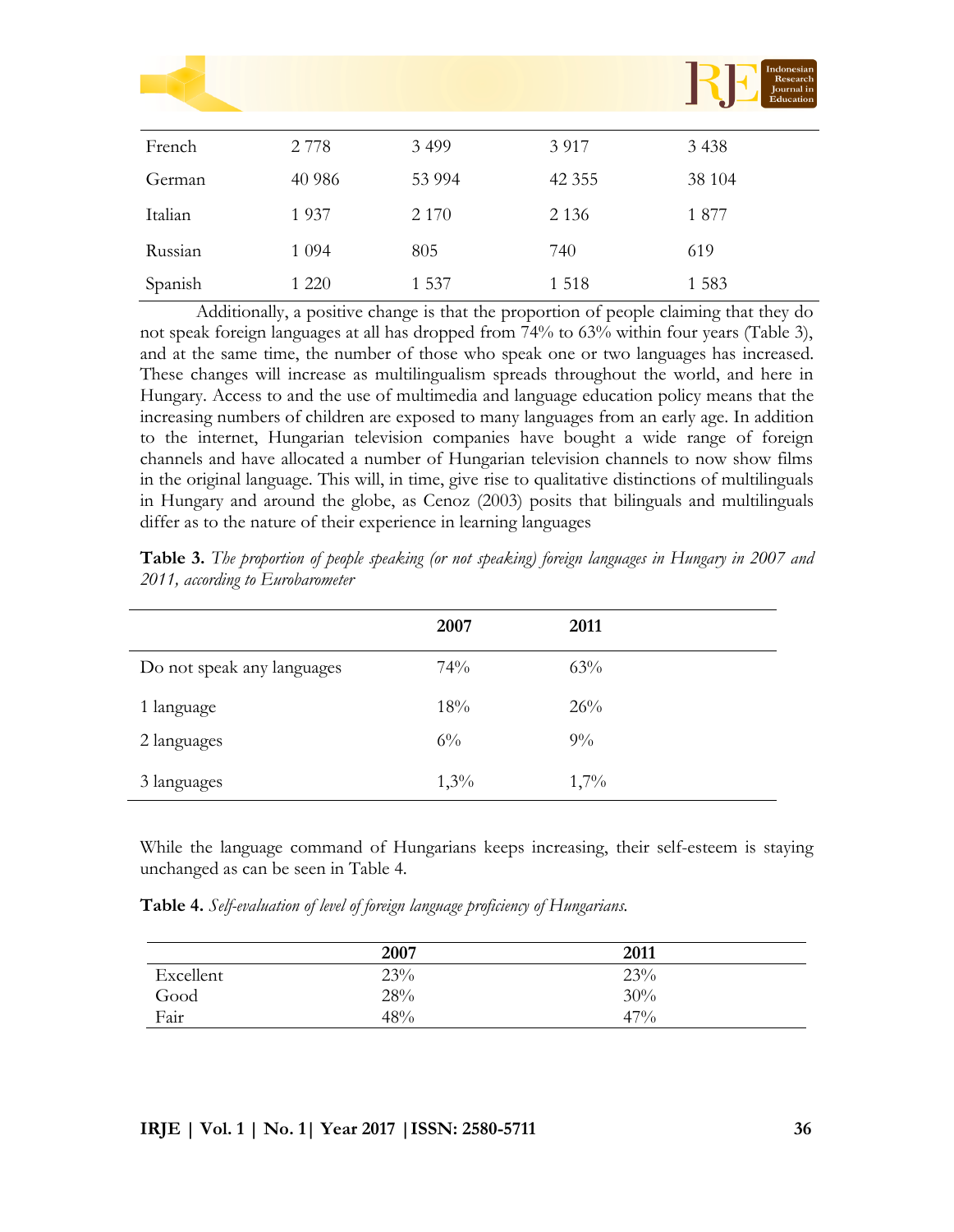



## **Real motivation for Hungarians to learn a foreign language**

The increase in foreign investment in Hungary has opened up many employment opportunities for those speaking the required languages and as Hungarian is not spoken elsewhere in the world, Hungarians are required to learn foreign languages in order to survive on the international stage. Working for an international company is an attractive ambition for many Hungarian graduates and with about 80 multinational companies in Hungary housing 35,000 employees, offering work as part of an international team, while earning a competitive salary with attractive job conditions, in a friendly working atmosphere and the prospect of off-site training (abroad), competition for these positions, is extremely high.

As is the tendency all over the world, English is seemingly the most important foreign language for most Hungarian people. The commonsense stereotype that most people in Hungary speak German as a foreign language appears to be fading away. This could be due to the working language of companies being English even in French, German or any other international company. Rises in globalization have also impacted on an increase in migration; the European Union offers educational and employment mobility programs in the form of Erasmus, Tempus (in Hungary), and other similar international projects. Additionally, more and more young people are moving abroad for both higher educational and employment purposes. According to KSH and SEEMIG (Managing Migration and Its Effects in South-East Europe), the statistics for the number of Hungarian emigrants in 2016 are estimated to be around at 500,000 to 800,000. Over the last six years, the rate of emigration has increased six fold. With this ebb, and flow of demographics comes multinational, and very often, multilingual relationships, often resulting in bilingual children. As Hoffman states "dispersion of a language does not necessarily result in bi- or multilingualism." (2000, p. 1). However, since Hungary joined the EU in 2004, English has been a great promoter of the social, cultural, political, and economic developments of the country.

## **The effects of multilingualism on Hungarian language classrooms**

As multilingualism is currently very high on the EFL platform, due to the growth of English as a lingua franca and globalization in terms of business, commerce and personal gain and, as previously mentioned, the language policy here in Hungary implementing the requirement for foreign language exams for higher education and employment, often starting from a very young age, this results in an increased number of bilinguals. This drive has taken some of the joy out of language learning especially in the cases where learners are attempting to master more than one language at once and language teaching does not always take this phenomenon into consideration.

At this point, it seems pertinent to define what is actually meant by bi- or multilingual persons in Hungary; it is those "whose proficiency is native-like across both/all their languages and across the range of language skills". In our context we most closely align with Macnamara's (1967) characterization of a bilingual as "anyone who possesses some proficiency in any one of the four language skills, in a language other than his/her mother tongue". However, it would be desirable to accept the definition of Grosjean's (1992), according to which "The bilingual is a fully competent specific speaker-hearer who has developed competencies (in the two languages and possibly in a third system that is a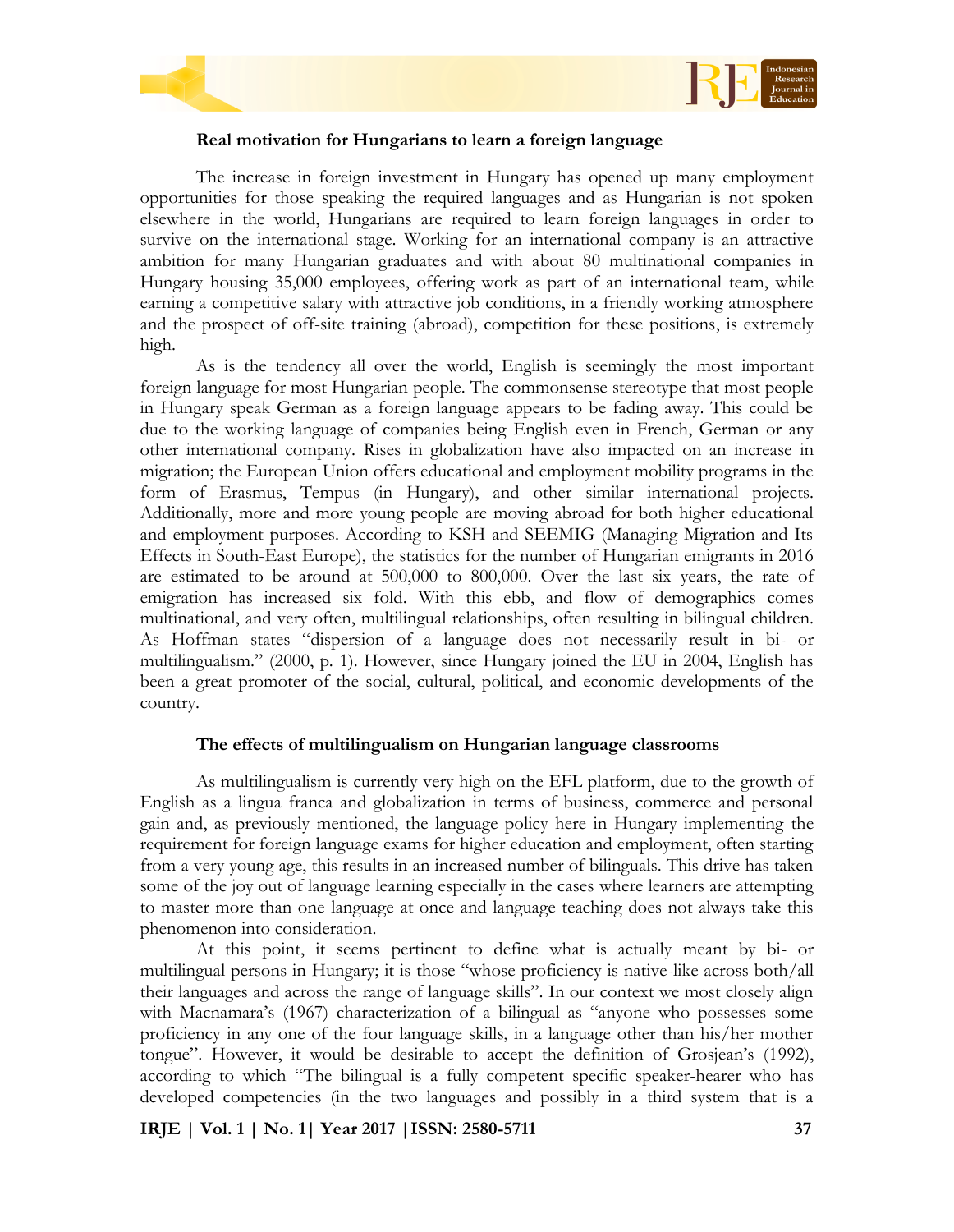

combination of the first two) to the extent required by his or her needs and those of the environment. The bilingual uses the two languages, separately or together, for different purposes, in different domains of life, with different people. Because the needs and uses of the two languages are usually quite different, the bilingual is rarely equally or completely fluent in the two languages." (Grosjean, 1992, p. 55).

If Hungarians are to become more multilingual, they do so against the odds as the language of the home will primarily be Hungarian plus another language if the family is multilingual, thus creating a 'home language', which more often than not will also result in code- switching or mixing. There will then be the 'school language(s)', those children or adults are consciously learning and additionally there will be those who expose themselves to foreign languages (in the main English) through media channels. This results in a nation of language learners who are taught their foreign languages, albeit English, German or any others, from and often through Hungarian and as if they are monolingual speakers learning their second language. There is little consideration in the language classroom and on the teacher training programs of adopting a more multilingual approach to language teaching. The primary problem with this is that as third language acquisition (TLA) is more complex than SLA "the process and product of acquiring a second language can potentially influence the acquisition of a third" (Cenoz & Jessner, 2000).

Therefore, if children are to be brought to a state of multilinguality through formal education, thus sequentially teachers and learners alike need to consider the impact of the other languages, albeit L1, L2 or L3 on one another (Aronin & Singleton, 2012). As Singleton & Ryan (2004) points out, the success of formal instruction depends on "a range of factors; societal attitudes, the amount of exposure to additional language(s) involved, the appropriateness of the pedagogy and materials deployed, the competence and motivation of the teachers, and so on (p. 101 )." Taking into consideration, this phenomenon of *simultaneous* multilingual development where two or more languages are acquired from infancy and *successive* or *sequential* multilingual development (Aronin & Singleton, 2012). Further, Schwab (2014) suggests a pluralingual approach, emphasizing an individual learner's experience of language as its cultural context expands. She goes on to state that learners do not mentally compartmentalize these languages and cultures, however, "develop a communicative competence to which all knowledge and experience of language contributes and in which languages interrelate and interact (Council of Europe, 2001, p. 4)."

In order to do this, teacher training programs need to demonstrate how teachers can incorporate teaching and learning materials, including a wide range of authentic language materials (especially for younger learners) and following didactic principles. Additionally, teachers need to move away from following strict grammatical progression and begin to support the transfer of linguistic knowledge, of the additional languages, the language itself as well as the learning experience (through reflective learning). Through increased learner training, the incorporation of language learning strategies and language comparisons could greatly improve and ease language learning, both inside the classroom and independently.

# **Common problems of teaching English in Hungary and their impact on learning**

Due to the above mentioned features of the Hungarian language, there are many common errors that Hungarian learners of English make; L1 interference and the continued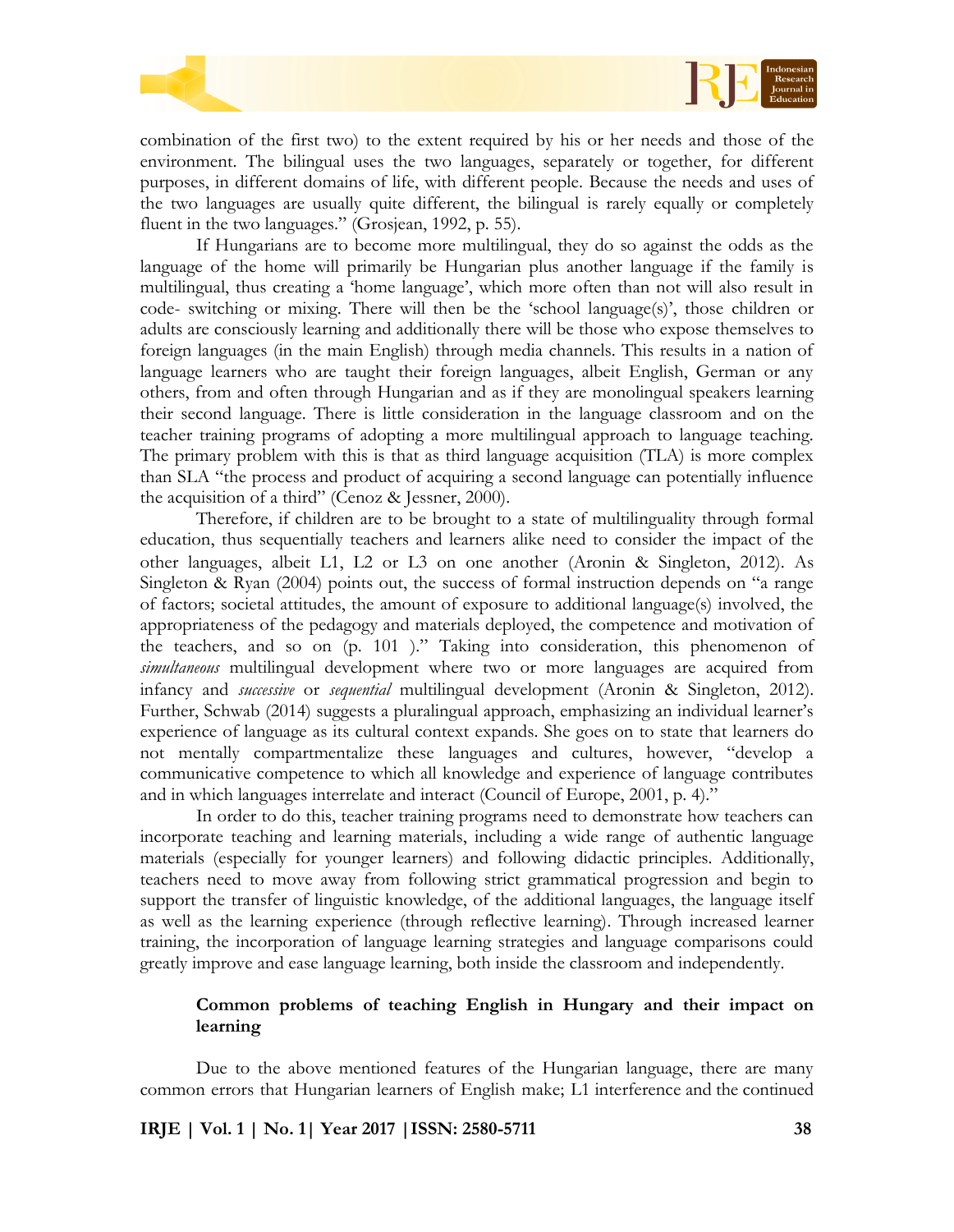

desire to translate is one of the most common. This habit has generally been formed over learners' years of tuition as. In the main, Hungarian language teachers still rely quite heavily on Grammar Translation, which was a very prominent method in language teaching until the introduction of communicative language methods in the 1970's and their growth in popularity from the 1990's. Today, however, translation is re-establishing its place in the ELT classroom and is now being used more to learn the language rather than to learn translation (Duff, 1989). Today, translation activities move between L1, L2 and L3, where appropriate, and back again (forward/back translation) and have clear communicative aims and real cognitive depth and increase motivation levels. Another reason for embedded errors is often due to a lack of accuracy on the part of the teacher; before the change of political regime in Hungary in 1989, English language learning materials were hard to come by and there was no access to the internet. Therefore, many materials were produced 'in house' by teachers, among whom quite a few were trained as Russian teachers, whereas under the new regime were now re-trained and re-positioned as English teachers which resulted in a number of teachers with limited language knowledge themselves.

Additionally, common errors develop and persist in the cases of bi/multilingual learners. With the language learning initiatives and policies in Hungary today, many learners are learning two foreign languages, whether in tandem or closely following one another. Primarily these are English and German, as either first or second foreign languages. However, Italian and French are now becoming more popular. Despite this there is little focus on multilingual approaches to teaching foreign languages; Hungarian learners are taught as Hungarian learners have always been taught. This is the general consensus. At the same time, we know that this in not effective as if, as is commonly accepted L1 has an impact on L2, then why has the concept of  $L2>L3$  or  $L1>L3$  or  $L3>L1$  impact not been considered, particularly within training programs? As Cook mentions L1 and L2 processing cannot be separated on a neurological level (1993, cited in Herdina & Jessner, 2002). These learner problems have seeped into the teacher training programs, insomuch as the preservice teacher's own language proficiency, and still, to some extent, remain in the schools today. That said, the quality of ELT in Hungary is improving, primarily due to access to materials, increases in training opportunities and incentives for teachers continually develop their professional practice.

## **General errors**

Hungarian and English are orthographically different languages. In Hungarian, there is a relatively fixed grapheme-phoneme correspondence, for Hungarians it is relatively easy to learn how to read in Hungarian. However, Hungarian learners often have problems with reading and writing in English where this correspondence does not exist. Typical word problems are: *success, access, etc*. which contain the '*cc*' combination which is non-existent in Hungarian. Additionally, words containing *q* (*queen*)*, w* (*window*)*, x* (*xylophone*) and *y* (*yellow/bendy*), as these did not originally exist in Hungarian meanwhile entered its alphabet through 'borrowed' words.

## **Error correction**

**IRJE | Vol. 1 | No. 1| Year 2017 |ISSN: 2580-5711 39** Teachers often fear their students' making errors as they feel that students might learn their mistakes. Therefore teachers must ensure that everything students produce is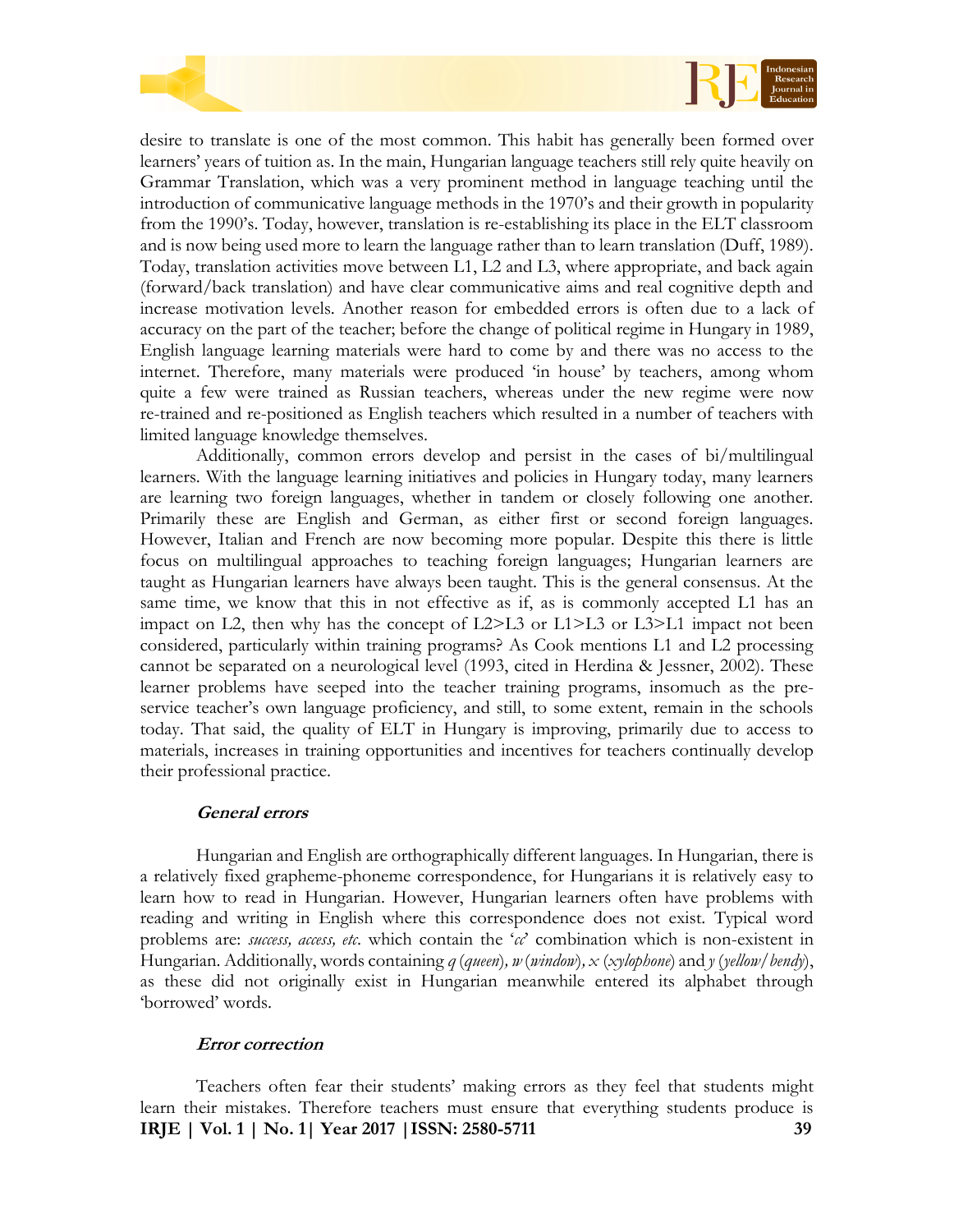



correct (Naimi, 2015). It is now widely recognized that making errors is a natural aspect of the language learning process and should not be feared or avoided.

In the Hungarian classroom, error correction is often explicit and unfortunately in many cases damning, leading to lack of willingness to communicate by learners, thus reduced opportunities to practice and correct their errors, leading to a cycle of inherited, embedded errors. This situation is improving slowly in Hungary with more, usually newly qualified, younger teachers, recognizing the 'learner' within themselves and creating more open, secure, communicative classrooms, which foster the sharing of errors through delayed open class feedback and supportive united correction.

#### **Developing learner autonomy in the language classroom**

Learner autonomy (LA) in Hungary is a relatively new concept with some not quite sure what it is all about, and perhaps in some respects Hungary is not quite ready for the fully autonomous learner, in terms of the original concept of learners having control over their learning programs. However, Hungarian language learners are more than ready to start taking responsibility for their own learning. We just need to show them how to do it and by getting language teachers in Hungary on board is the first step forward. Classes in Hungary have always been very teacher centered and teacher led, which is not entirely conducive to developing learners' autonomy.

Benson (2011, p. 17) stated that "learner autonomy has now been brought into the mainstream of research and practice within the field of language education and Hungary has been making some real railroads in research into Learner Autonomy with a growing number of projects having been completed since 2005 and many are still underway."

One of the ways forward could be shift in the perception of what  $21<sup>st</sup>$  century language teaching and learning is and "whether the perception of learner autonomy that is promoted in language pedagogy is suitable for preparing students to perform successfully in the changed circumstances of the use of English (Illés, 2012, p. 1)." Further, this idea suggests an approach that shifts the attention to language use, where autonomy is developed through tasks and activities that engage learners on their own terms and allow them to effectively exploit their linguistic resource. It presents an alternative or additional view of LA as being the ability to manage the flexibility and fluidity of the language and to engage with the differing uses of the language imposed by the context in which it is being used. All of these are hugely valid points, since, as previously mentioned, more and more Hungarians are choosing to continue their higher education abroad or move away for work. Unfortunately, much of the language teaching in Hungary places a greater focus on preparing students for language exams rather than for real life language use. Encouraging our learners to take some of the responsibility for their language learning themselves will greater ensure they are prepared for the language use they will require in the future.

It is not until learners get to tertiary level of education that they are required to become autonomous and the secondary and primary schools do not prepare students for this. Additionally, universities in Hungary still favor lecturing and learners act as passive recipients and it is difficult to create a shift in their thinking when they enter the language classroom. Learner autonomy is a pre- requisite for lifelong learning; the development of these skills is a fundamental aspect of education. Universities lecturers need to develop these skills through teacher support, modeling, and instructional practices that allow learners to take a more active role in their learning processes, while encouraging self-assessment.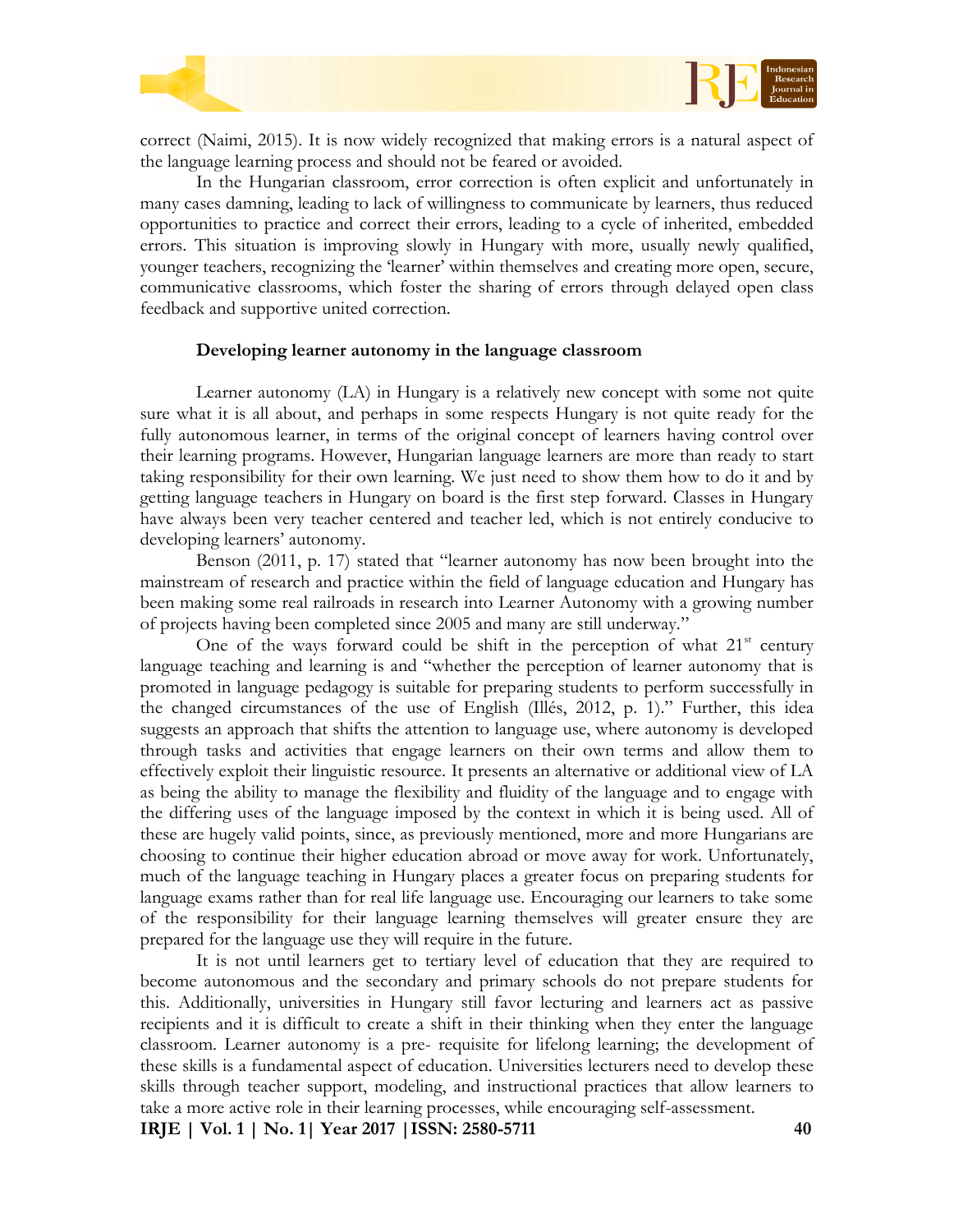



There is also a greater emphasis required on developing learners' abilities to exploit learning opportunities outside language classrooms through the use of traditional and computer-assisted learning resources. This means a greater need for the use of technology in the language classrooms and clear signposting by teachers, of the various language learning tools and opportunities available to students at different levels and for different purposes but, of course, this is very much dependent on access to resources within teaching establishments.

Language teaching in Hungary is developing rapidly and as we can see LA is gradually becoming part of that progression. By raising the awareness of the benefits of learner autonomy, in not too distant future our language classrooms will be places for both teachers and students to share their language and language learning experiences and be active language communities.

#### **Conclusion**

During a time when English is taking over all other language learning and with expectations and an increase in measuring rapidly creeping higher and higher, where does that leave the teaching and learning of English in Hungarian classrooms?. As language teaching and learning continues to evolve and develop in Hungary, the idea of a more multilingual approach to teaching, through advanced training methods, taking into account that most learners, particularly in the secondary and tertiary sectors, are learning more than one foreign language and may, additionally be bi- or multilingual themselves (due to coming from minority backgrounds or the increase in international students and mixed nationality relationships) will become the norm. With this ,there will be a greater acceptance and understanding of the types of errors learners make and why they exist and more autonomous and confidence building learning environments should create classrooms learners feel able to make errors in, which they can learn, rather than fail from. This will enhance a development of self-esteem, confidence and self-evaluation of learners, which will gradually lower the anxiety level in the use of L2. Eventually, Hungarians will be willing to communicate with pleasure with speakers of other languages, inhibition will disappear, and the next Eurobarometer survey will show much more positive results.

Teacher training programs in Hungary need to recognize that 'multilingualism is vibrant, dynamic and very much alive' (Figel 2005, cited in Aronin & Singleton, 2012), and in order to truly support our language learners, albeit in SLA or TLA, we must ensure we raise awareness of and support the acquisition and benefits of multilingualism.

#### **References**

Aronin, L. & Singleton, D. (2012). *Multilingualism.* Amsterdam: John Benjamins.

- Benson, P. (2011). *Teaching and researching autonomy.* Pearson. UK
- Cenoz, J., & Jessner, U. (2000). *English in Europe. The acquisition of a third language*. Multilingual Matters, UK
- Cenoz, J., Huffiesen, B. and Jessner, U. (2003). *The multilingual lexicon*. Kluwer Academic Publishers. Dordrecht.
- Cook, V. (1993*).* Linguistics and second language acquisition. Macmillan, London. In Herdina, P, & Jessner, U. (2002). *A Dynamic Model of Multilingualism.* Multilingual Matters Ltd.
- **IRJE | Vol. 1 | No. 1| Year 2017 |ISSN: 2580-5711 41**